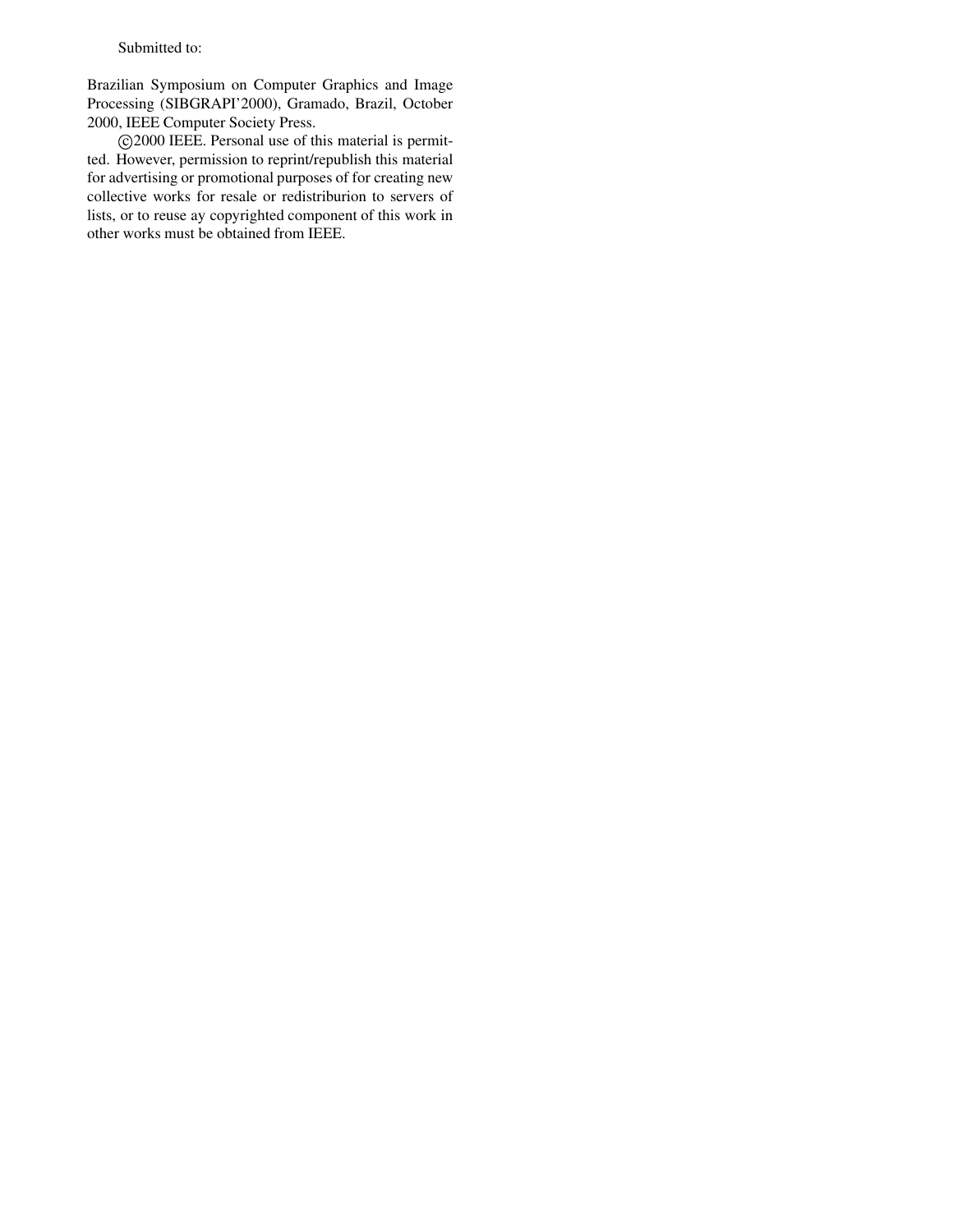# **Tracking Facial Features Using Gabor Wavelet Networks**

ROGÉRIO S. FERIS AND ROBERTO M. CESAR JUNIOR

Departamento de Ciência da Computação Instituto de Matemática e Estatística - USP Rua do Matão, 1010, 05508-900 São Paulo - SP - Brasil  $\{rferis, cesar\}$ @ime.usp.br

**Abstract.** This work presents a new method for automatic facial feature tracking in video sequences. In this method, a discrete face template is represented as a linear combination of continuous 2D odd-Gabor wavelet functions.The weights and 2D parameters (position, scale and orientation) of each wavelet are determined optimally so that the maximum of image information is preserved for a given number of wavelets. We have used this representation to achieve effective facial feature tracking that is robust to homogeneous illumination changes and affine deformations of the face image. Moreover, the tracking approach considers the overall geometry of the face, being robust to facial feature deformations such as eye blinking and smile. The number of wavelets in the representation may be chosen with respect to the available computational resources, even allowing real-time processing.

## **1 Introduction**

The automatic tracking of faces and facial features in video sequences is a fundamental and challenging problem in computer vision. This research topic has many applications in human-computer interaction, model-based coding, gaze detection and teleconferencing. Furthermore, automatic face recognition from image sequences may require the tracking process in order to segment the face in each frame. Faster recognition may be achieved by using only facial features.

In this paper, we propose a method for tracking facial features that is based on the work of Kruger and Sommer [1], which uses a Gabor wavelet network (GWN) for face representation, allowing tracking robust to homogeneous illumination changes and affine deformations of the face image. This representation is generated by approximating the face template as a linear combination of continuous 2D odd-Gabor wavelet functions. Thus, we have a continuous wavelet representation of a discrete face template. The weights and 2D parameters (position, scale and orientation) of each wavelet are determined optimally so that the maximum of image information is preserved for a given number of wavelets in the representation.

Our tracking method is manually initialized by the user, who indicates, in the first frame, the face region and the position of the pupils, center of nose and center of mouth. It is worth saying that it could be done automatically by means of a skin-color blob information and some technique for automatic detection of facial features. We are still working on this problem [2], which will be addressed in a future paper.

After this initialization process, the wavelet representation for the face template is generated and the facial features are tracked along the video sequence by using it. The tracking approach considers the overall geometry of the face and, therefore, it is robust to facial feature deformations such as eye blinking and smile.

The number of wavelets that will approximate the face template may be chosen by the user. The representation becomes more specific as the number of wavelets increases. On the other hand, as the number of wavelets is decreased, the representation becomes more general, being more suitable to be applied to different individuals. It is interesting to note that a GWN is a RBF network, which provides generalization of the training data when a small number of basis functions are used.

The tracking algorithm may be even executed in realtime. For this, the user must choose the number of wavelets in the representation according to the available computational resources.

The remainder of this paper is organized as follows. Section 2 reviews some techniques related to our work. Section 3 introduces the wavelet networks as a powerful tool for function approximation. In section 4, the face representation obtained by a GWN is described and its advantages are discussed. Section 5 is concerned with the repositioning of a GWN, which allows face tracking. In section 6, facial feature tracking is presented as the major contribution of this paper. The experimental results are discussed in section 7. Finally, section 8 concludes this paper with some remarks on further research directions.

## **2 Related Work**

Many approaches have been proposed to track faces and facial features in video sequences. Recently, color-based systems have been widely used to accomplish this task. The work of Jie Yang and Alex Waibel [3] presents a statistical skin-color model, which is invariant to people from differ-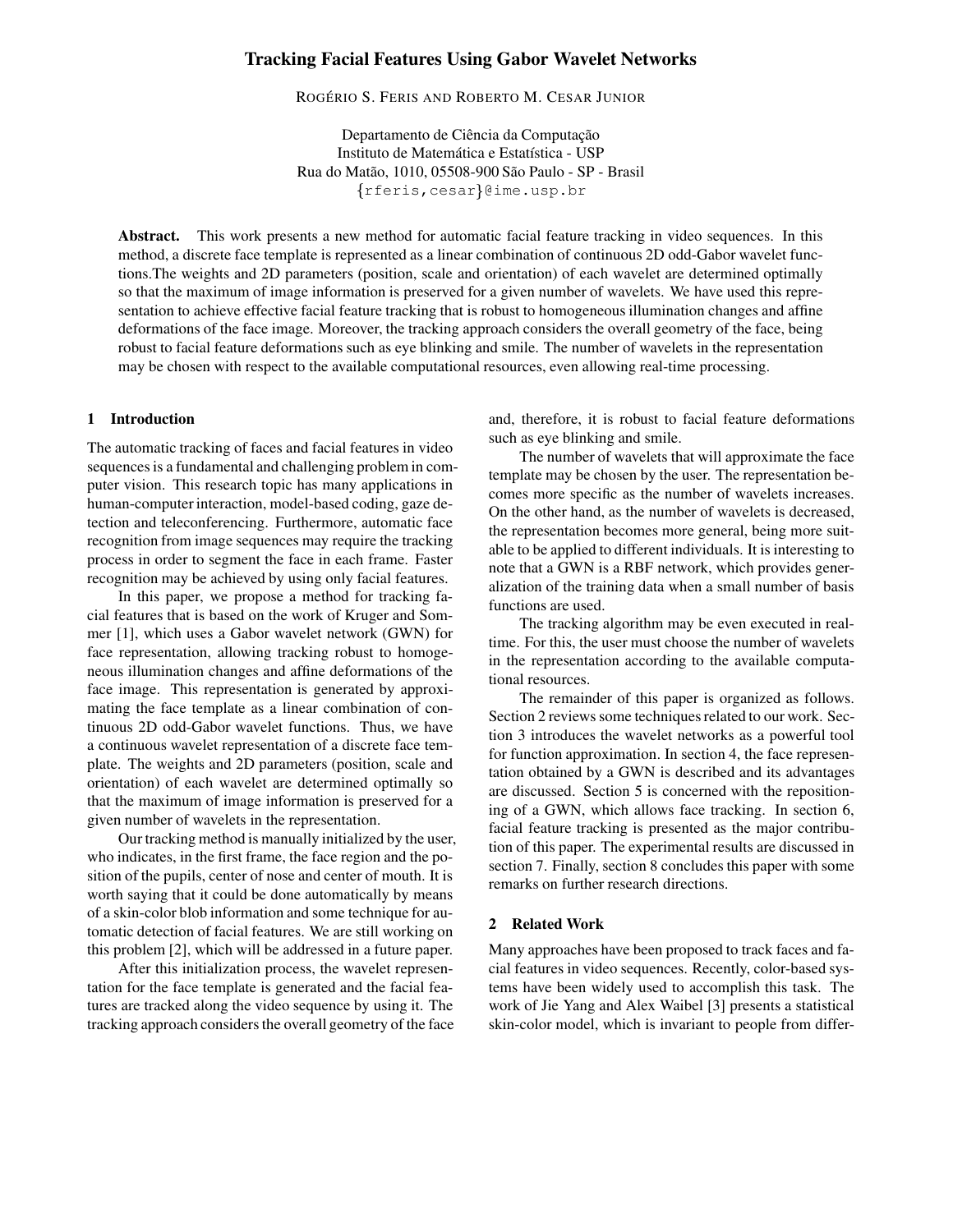ent races. This work was extended to track faces in realtime [4].

Stiefelhagen and Yang [5] have used a color-based approach to track specific facial features (pupils, nostrils and lipcorners) in video sequences. The determined location of facial features in each frame was used to estimate face 3D position. The use of color to track faces and facial features has advantages such as face pose invariance and real-time processing. On the other hand, this approach is, in general, not robust to illumination changes.

Liyanage Silva et. al. [6] proposed a method, which they called edge pixel counting, to detect and track facial features in image sequences. This method is based on the fact that the edge concentration is high near the facial features (eyes, nose and mouth) and low around them. The method is simple but it fails in several situations, such as in the presence of cluttered backgrounds, glasses and hair covering the forehead.

The work of Thomas Maurer and Christoph Malsburg [7] presents a system that tracks facial features with Gabor wavelet filter responses. Initially, feature positions are initialized by hand in the first frame of the sequence. Gabor filters are then used to extract feature vectors, or jets, from that positions. Finally, each feature point is individually tracked by phase-based displacement estimation. The main disadvantage of this approach is the high computational cost required, which leads to tracking with less than 1 fps.

Our approach uses a wavelet representation for the face image that is even sparser than the Gabor jet representation. Also it differs from the one introduced by Mallat or Daubechies [8, 9]. In fact, it is based on a wavelet network concept, which will be explained in the next section.

#### **3 Function Approximation**

The wavelet representation for the face template is obtained by a function approximation method. Our problem of function approximation consists in estimating an unknown continuous function  $f: R^n \to R$  from scattered samples  $\{(x_i, y_i)\}\)$  that are employed as training patterns, where  $x_i \in \mathbb{V}$  Wave  $R^n$  and  $y_i \in R$ .

We may consider the face image as an unknown continuous function  $f: R^2 \to R$ , assuming that we have a grey-level image. In this case, each pixel of the face template corresponds to a scattered sample  $(x_i, y_i)$  where  $x_i$  is the pixel position and  $y_i$  is the pixel intensity. Thus, our objective is to determine a continuous function  $f: R^2 \to R$  mother wa that approximates  $f$ , i.e., a continuous representation for the face template.

The method used to obtain the face representation is a wavelet network [10], which is an alternative to feedforward neural networks for approximating continuous functions. In the following subsections, we first discuss neural networks and after we introduce the wavelet networks for function approximation.

## **3.1 Neural Networks**

Feedforward neural networks have been intensely studied as efficient tools for arbitrary function approximation. The work of Cybenko [11] shows a rigorous demonstration that multilayer perceptrons with only one hidden layer of processing elements is sufficient to approximate any continuous function with support in a hypercube. Figure 1 shows this network structure for approximation.

The neural network universal appproximation property follows: if  $\sigma$  is a non-linear continuous, limited and monotonically increasing function, then finite sums of the form:

$$
\hat{f}(\mathbf{x}) = \sum_{i=1}^{M} w_i \sigma(\mathbf{a}_i^T \mathbf{x} + b_i)
$$
 (1)

are dense in the space of continuous functions defined on  $[0, 1]^n$ , where  $w_i, b_i \in R$ ,  $a_i \in R^n$ . In other words, given any continuous function f defined on  $[0, 1]^n$  and any  $\epsilon > 0$ , there is a sum  $f(x)$  of the form above, for which  $|f(x) |f(x)| < \epsilon$  for all  $x \in [0,1]^n$ .



Figure 1 - Neural network for function approximation.

#### **3.2 Wavelet Networks**

Wavelet networks, or wavenets, were proposed as an alternative to feedforward neural networks for function approximation. This concept was inspired by both the wavelet decomposition and neural networks.

It is well know that wavelet decomposition allow us to decompose any function  $f(x) \in L^2(R^n)$  using a family of functions obtained by dilating and translating a single mother wavelet function  $\psi: R^n \to R$ . Thus,  $f(x)$  may be expressed as a linear combination of wavelet functions, where the wavelet coefficients (weights) are estimated by the decomposition process. In contrast, in the wavelet network, not only weights, but also the parameters of wavelet functions (translation, dilation and we may also consider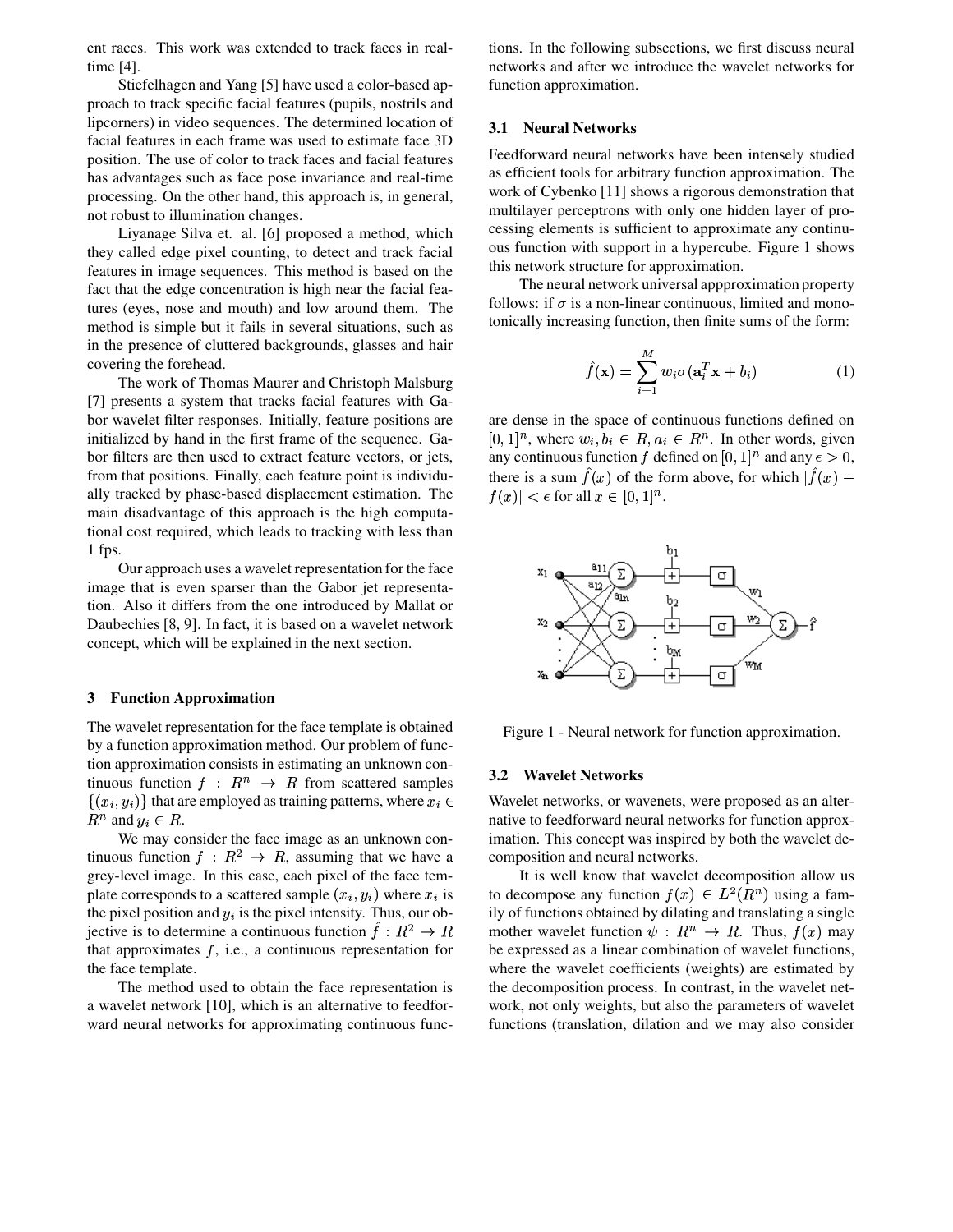orientation) are jointly fitted from data. In this case, the number of wavelet functions may be choosen by the user and its parameters are optimized by a learning process. The more used wavelets, the more precise is the approximation.

Thus, if we want to approximate a continuous function  $f: R^n \rightarrow R$  from scattered data, we may use a wavelet network, computing the approximation function  $f$  acoording to the equation below:

$$
\hat{f}(\mathbf{x}) = \sum_{i=1}^{M} w_i \psi_{\mathbf{n}_i}(\mathbf{x}) + \bar{f}
$$
 (2)

where  $w_i \in R$ ,  $\psi_{\mathbf{n}_i}$  is a wavelet function,  $\mathbf{n}_i$  is the parameter vector of each wavelet and  $\bar{f}$  is introduced in order to approximate functions with nonzero average. Weights and parameter vectors of wavelets are determined optimally by a learning process. Figure 2 illustrates the typical structure of a wavenet for a function approximation problem.



Figure 2 - Wavelet network for function approximation.

### **4 Face Representation Using Gabor Wavelet Networks**

The face representation is obtained by using a wavelet network in which the mother wavelet is a Gabor function. The use of Gabor filters in image analysis is biologically motivated as they model the response of the receptive fields of the orientation-selective simple cells in the human visual cortex [12]. Furthermore, they provide the best possible tradeoff between spatial and frequency resolution (Heisenberg principle). Figure 3 shows an illustration of a 2D odd-Gabor function.



Figure 3 - 2D odd-Gabor wavelet function.

To define a Gabor wavelet network, we start by taking a family of M 2D odd-Gabor wavelet functions  $\Psi =$  wavelet

 $\{\psi_{{\bf n}_1},\ldots,\psi_{{\bf n}_M}\}$  of the form

$$
\psi_{\mathbf{n}}(x,y) =
$$
  
\n
$$
\exp(-\frac{1}{2}[s_x((x-c_x)cos\theta - (y-c_y)sin\theta)]^2
$$
  
\n
$$
+[s_y((x-c_x)sin\theta + (y-c_y)cos\theta]^2])
$$
  
\n
$$
\times sin(s_x((x-c_x)cos\theta - (y-c_y)sin\theta))
$$
\n(3)

with the parameter vector  $\mathbf{n} = (c_x, c_y, \theta, s_x, s_y)$ , where  $c_x, c_y$  denote the translation (position) of the Gabor wavelet,  $s_x, s_y$  denote the dilation (scale) and  $\theta$  denotes the orientation.

In order to obtain the wavelet representation for a face image  $f$ , the weights and parameters of each wavelet are determined optimally, by means of a learning process, which minimizes the energy function

$$
E = \min_{\mathbf{n}_i, w_i \forall i} ||f - (\sum_i w_i \psi_{\mathbf{n}_i} + dc(f))||_2^2 \tag{4}
$$

with respect to the weights  $w_i \in R$  and wavelet parameters  $n_i \in R^5$ . In the equation above,  $dc(f)$  is the DC-value of  $f$ . The Levenberg-Marquard gradient descent learning method [13] was employed to determine the optimal wavelet network for the face template. The method might get stuck in local minima and a careful selection of the initial parameters is important.

Then, we can say that the two optimized vectors  $\Psi =$  $(\psi_{\mathbf{n}_1}, \ldots, \psi_{\mathbf{n}_M})^T$  and  $\mathbf{w} = (w_1, \ldots, w_M)^T$  define an optimized Gabor Wavelet Network  $(\Psi, \mathbf{w})$  for a specific face image  $f$ . The continuous representation for  $f$  may be considered as the reconstruction of the original image and it is given by:

$$
\hat{f} = \sum_{i=1}^{M} w_i \psi_{\mathbf{n}_i} + dc(f) \tag{5}
$$

Of course the quality of the reconstruction depends on the number  $M$  of used wavelets. Figure 4 shows a face template (left) and its discretized representation (middle), which we call the Gabor wavelet template (GWT). This representation was obtained by using a GWN of just  $M = 52$ odd-Gabor wavelets, initialized in the inner face region. The right illustration shows the position of the 16 largest wavelets, after optimization.

The obtained continuous face representation has several advantages: it provides generalization depending on the number of used wavelets; it is invariant to some degree to affine deformations of the face image, as we will see in the next section; and since the odd-Gabor Wavelets are DCfree, they are invariant to some degree to homogeneous illumination changes.

#### **5 Repositioning a Gabor Wavelet Network**

 wavelet representation for a face template is obtained basedIn the previous section we have shown how a continuous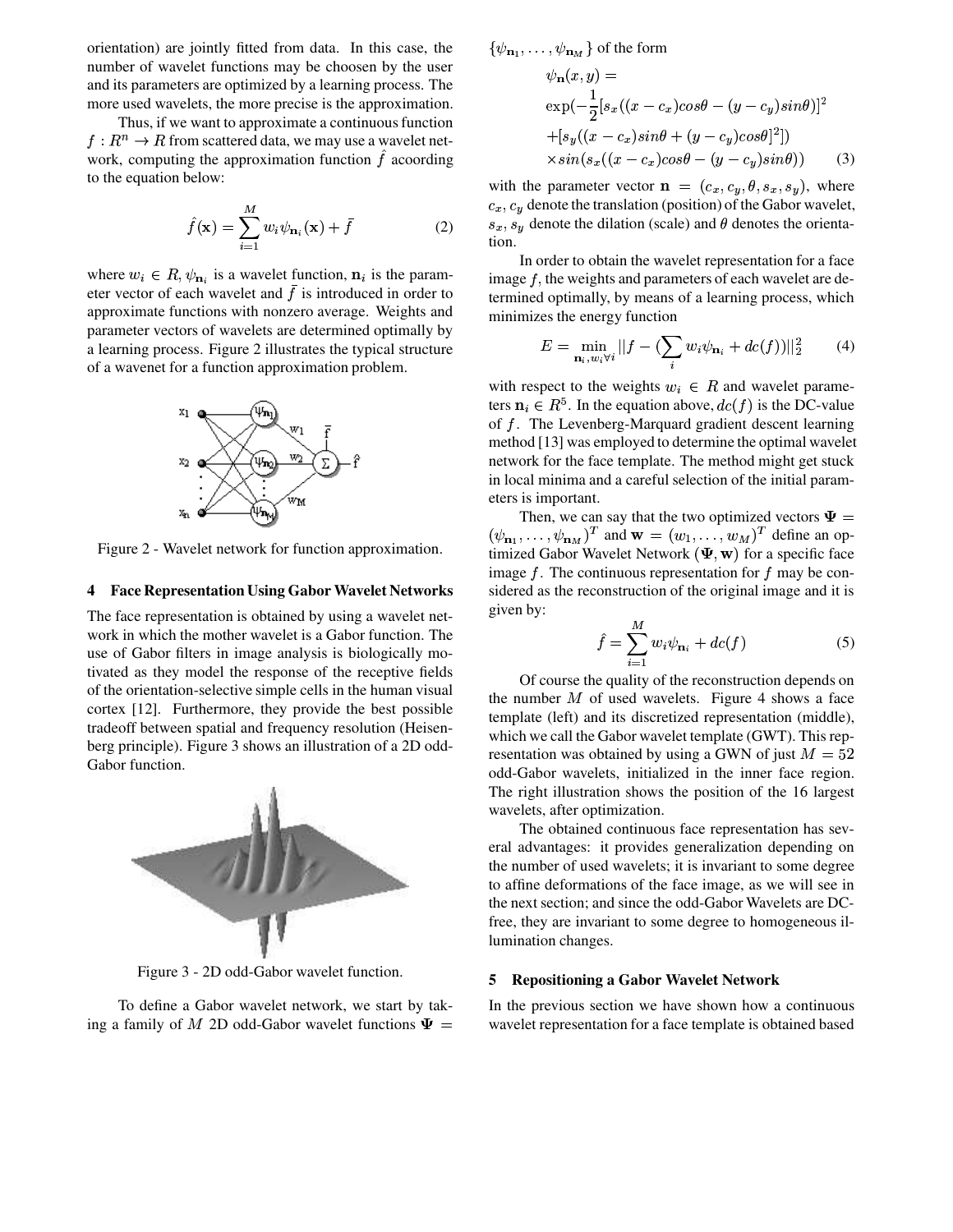

Figure 4 - Face template representation.

on a Gabor wavelet network. Now, we will see how this representation can be affinely repositioned in a new face image so that its wavelets are registered on the same facial features as in the original image. This process is called GWN repositioning.

For instance, consider the face template shown in figure 5 (top left) and let  $G$  be its optimized GWN. Now, consider this face image in a different pose as shown in figure 5 (bottom left). In the repositioning process, the set of wavelets of  $G$  are positioned correctly on the same facial facial features in the distorted image. It is important to emphasize that the GWN repositioning may determine the parameters (translation, scale, rotation and shearing) of any affine deformation applied to the original image. The right illustrations of figure 5 show the position of the 16 largest wavelets of  $G$  in each image, whereas the middle illustrations show the original and repositioned discrete face template representation (GWT), which was obtained with 52 odd-Gabor wavelet functions.

The repositioning of a GWN in a new image, i.e., the determination of the correct affine parameters, is established by using a superwavelet [14]. Let  $\Psi = (\psi_{\mathbf{n}_1}, \dots, \psi_{\mathbf{n}_M}), \mathbf{w} =$  It is in  $(w_1, \ldots, w_M)$  be a GWN. A Gabor superwavelet  $\Psi_{\mathbf{n}}\text{(GSW)}$ may be defined as a linear combination of the wavelets  $\psi_{\mathbf{n}_i}$ such that

$$
\Psi_{\mathbf{n}}(\mathbf{x}) = \sum_{i} w_i \psi_{\mathbf{n}_i} (\mathbf{SR}(\mathbf{x} - \mathbf{c})) \tag{6}
$$

where the parameters of vector  $\bf{n}$  of the GSW  $\Psi$  define the dilation matrix  $S$ , the rotation matrix  $R$  and the translation vector **c** with:

$$
\mathbf{S} = \begin{pmatrix} s_x & 0 \\ 0 & s_y \end{pmatrix},
$$
  
\n
$$
\mathbf{R} = \begin{pmatrix} \cos \theta & -\sin \theta \\ \sin \theta & \cos \theta \end{pmatrix},
$$
  
\n
$$
\mathbf{c} = (c_x, c_y)^T.
$$

Thus, a Gabor superwavelet  $\Psi_n$  is again a wavelet that has the typical wavelet parameters dilation  $s_x, s_y$ , translation  $c_x$ ,  $c_y$  and rotation  $\theta$ . So, the GSW  $\Psi_n$  may be handled in the same way as we handled each single Gabor wavelet in the previous section. For a given new image  $q$ , we may arbitrarily deform the superwavelet by optimizing its parameter vector  $\bf{n}$  according to the energy function below:

$$
E = \min_{\mathbf{n}} ||g - \Psi_{\mathbf{n}}||_2^2 \tag{7}
$$

It is important to note that the parameters of a wavelet include only translation, dilation and rotation. Even so, we may include shearing and thus allow any affine deformation of GSW  $\Psi_{\mathbf{n}}$ . For this, we add the parameter  $s_{xy}$  to vector **n** and rewrite the scaling matrix:

$$
\mathbf{S} \quad = \quad \left( \begin{array}{cc} s_x & s_{xy} \\ 0 & s_y \end{array} \right)
$$

In order to minimize the energy function and to determine the optimal parameter vector  $\mathbf n$ , we may use the same Levenberg-Marquard algorithm as in the previous section. In general, the initialization that must be supplied to the gradient descent method may be within the range of approximately  $\pm 10px$  in position,  $\pm 20\%$  in scale and  $\pm 10^{\circ}$ in orientation.

It is interesting to note that a wavelet representation with a small number of wavelets may work well in different individuals. For instance, the optimized GWN for the face template showed in figure 4 may be repositioned in other individuals, since only 52 wavelets are used, providing generalization. Figure 6 illustrates this property, showing the 16 largest wavelets repositioned in other person.

#### **6 Tracking of Facial Features**

The GWN repositioning described in the previous section may be applied to an image sequence, allowing affine face tracking. We consider the face as a planar object that is viewed under ortographic projection.

Thus, for each frame  $J_t$  at time step t, the Gabor superwavelet  $\Psi_{n_t}$  is optimized according to the energy function:

$$
E = \min_{\mathbf{n}_t} ||J_t - \Psi_{\mathbf{n}_t}||_2^2 \tag{8}
$$

The parameter vector  $n_{t-1}$  is used as initial value for optimization in the frame  $J_t$ . As image changes are small from frame to frame, the optimization process converges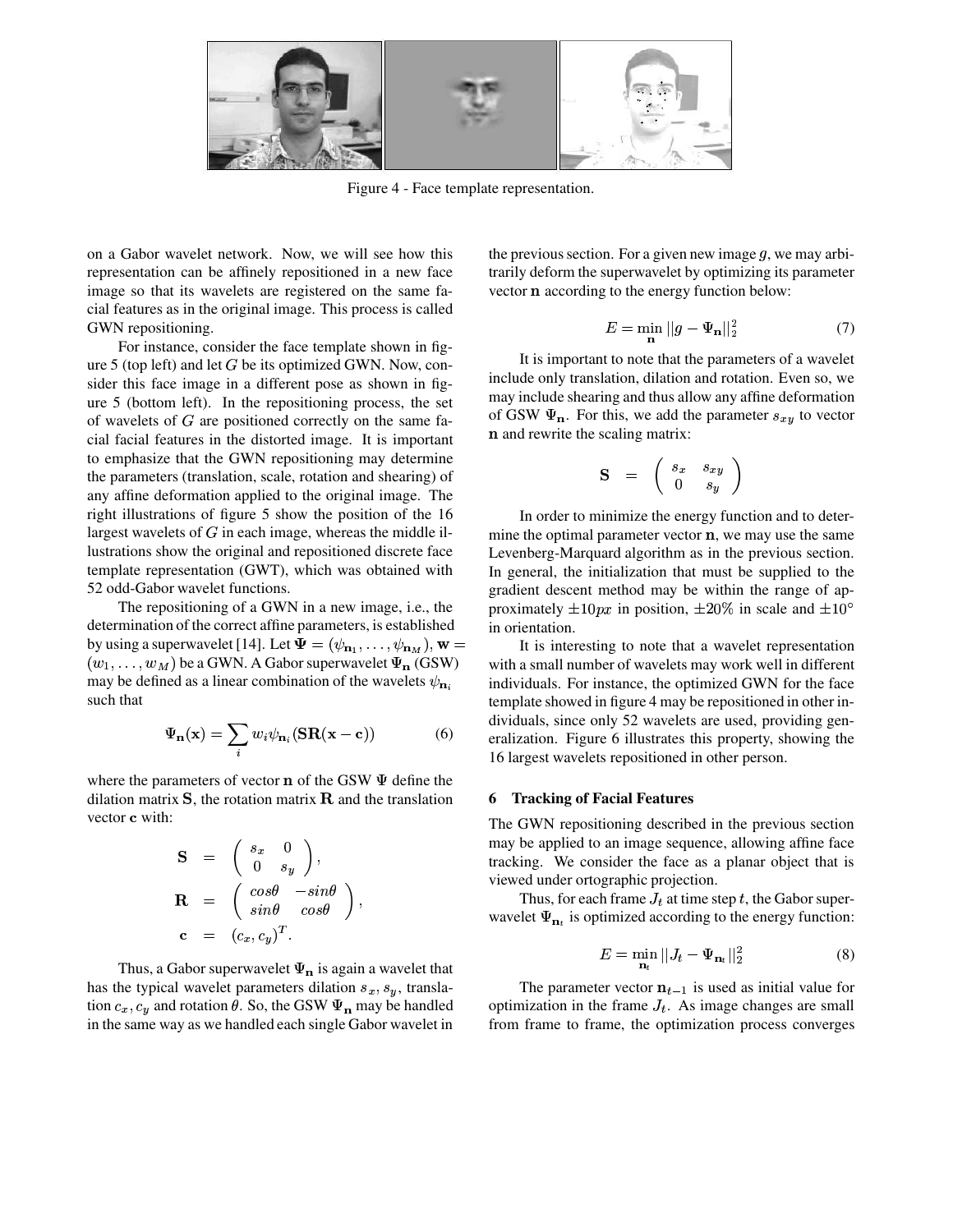

Figure 5 - GWN repositioning.

quickly. Initial values for  $\mathbf{n}_0$  in the first frame are choosen by hand, but it could be derived from a color blob information.

In order to track facial features, the user manually selects, in the first frame, the pupils, center of nose and center of mouth. The face region must also be indicated, since this information is necessary to the Gabor wavelet network initialization.

After this initialization process, the wavelet representation for the face template is obtained by using a GWN. This representation is then affinely repositioned in the next frames, as described above. Facial feature tracking is then performed by applying, in each frame, the correct affine transformation to the selected points. The parameters of the affine transformation are obtained by means of the superwavelet parameter vector  $(s_x, s_y, s_{xy}, c_x, c_y, \theta)$  in each frame.

Thus, this facial feature tracking approach considers the overall geometry of the face and, therefore, it is robust to facial feature deformations such as eye blinking and smile. In other words, the method does not require the condition of a high inter frame correlation around the feature areas as it is required in template matching.

Instead of tracking feature points, we may choose to track facial areas such as eyes, nose and mouth. For this, a rectangle is drawn around each feature point selected by the user in the first frame. The size of each rectangle is determined according to the specific facial feature and face region size. In the following frames, the rectangle is affinely deformated according to the superwavelet parameters. This tracking process may be useful for recognition from video sequences, since facial features are segmented in each frame.

It is worth saying that the GWN technique has recently been used to perform face tracking, face recognition and pose estimation. Our facial feature tracker is a contribution over face tracking, in the sense that it may be a good alternative to most facial feature tracking systems, which are either not robust or computationally expensive.

### **7 Experimental Results**

Facial feature tracking was tested in different video sequences and the obtained results confirmed the robustness of the method. Figure 7 illustrates 3 frames of a test image sequence during tracking. Other examples can be seen in http://www.ime.usp.br/˜rferis. It is important to note that each wavelet of the GSW has to be evaluated during the repositioning process. Then, using less wavelets results in a respective speedup.

We are still verifying the performance of the system so that future work will cover quantitative experimental results (related to efficiency, invariance properties, etc.) as well as comparison with other systems.



Figure 6 - Repositioning in different individuals.